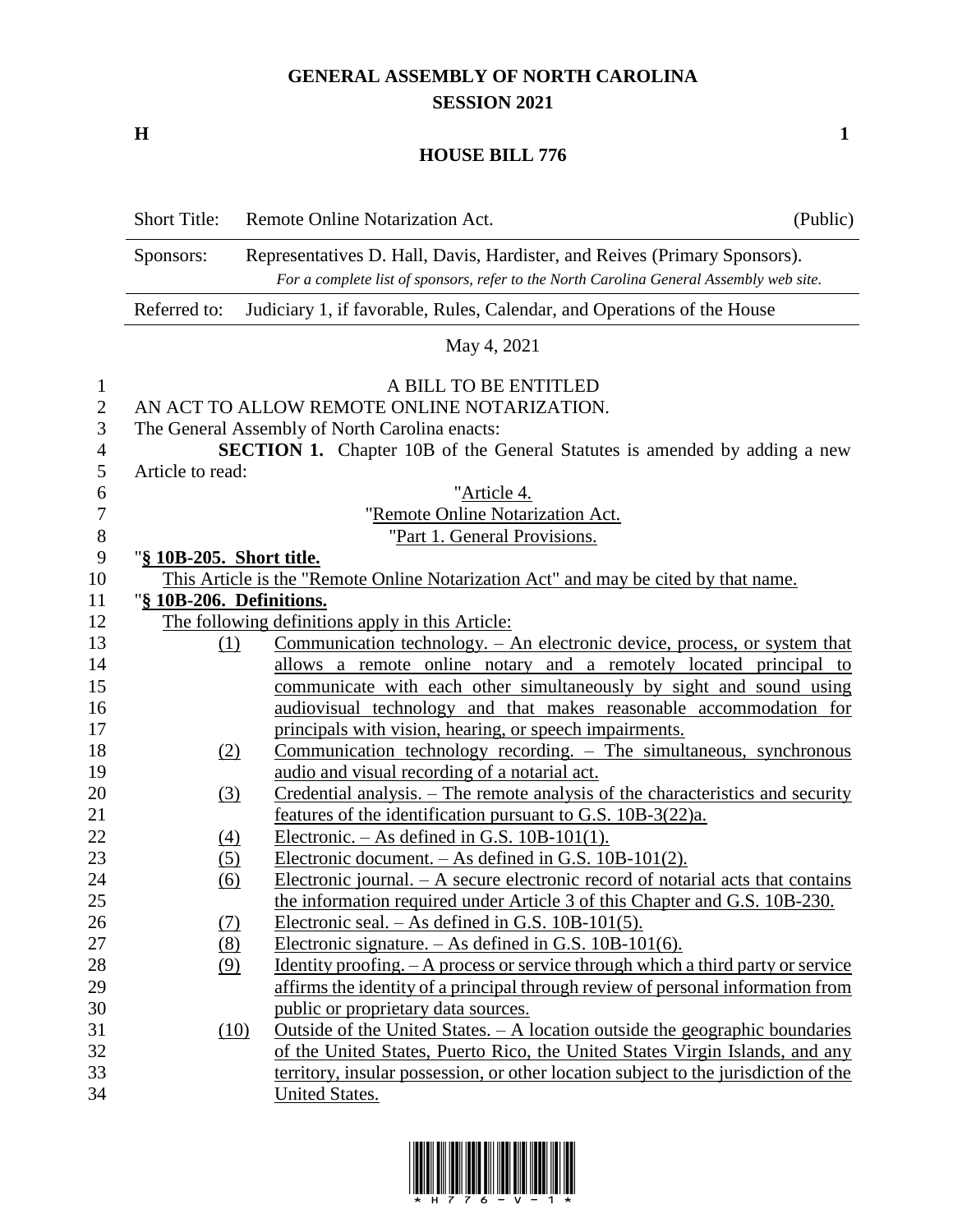|                               | <b>Session 2021</b><br><b>General Assembly Of North Carolina</b>                                                                                         |
|-------------------------------|----------------------------------------------------------------------------------------------------------------------------------------------------------|
| (11)                          | Personal appearance. – The use of communication technology by a remotely                                                                                 |
|                               | located principal to appear before a remote online notary where the remote                                                                               |
|                               | online notary is located in the State of North Carolina.                                                                                                 |
| (12)                          | Remote online notarial certificate. – The portion of a notarized electronic                                                                              |
|                               | document that is completed by the remote online notary and contains all of the                                                                           |
|                               | following:                                                                                                                                               |
|                               | The remote online notary's electronic signature and the remote online<br>$\underline{a}$ .                                                               |
|                               | notary's electronic seal.                                                                                                                                |
|                               | The facts attested to by the remote online notary in a particular<br><u>b.</u>                                                                           |
|                               | notarization.                                                                                                                                            |
|                               | that<br>a remotely located principal made<br>statement<br>the                                                                                            |
|                               | $\underline{c}$ .<br>acknowledgment, oath or affirmation, or verification or proof.                                                                      |
|                               | A statement that the notarization is a remote online notarization                                                                                        |
|                               | <u>d.</u><br>performed using communication technology by a remote online                                                                                 |
|                               |                                                                                                                                                          |
|                               | notary.                                                                                                                                                  |
| (13)                          | Remote online notarization or remote online notarial act. $-$ A notarial act                                                                             |
|                               | performed by means of communication technology.                                                                                                          |
| (14)                          | Remote online notary public or remote online notary. $- A$ notary public who<br>is registered with the Secretary to perform remote online notarizations. |
|                               | Remote presentation. – Transmission to the remote online notary through                                                                                  |
| (15)                          | communication technology of an image of a government-issued identification                                                                               |
|                               | credential that is of sufficient quality to enable the remote online notary to                                                                           |
|                               | perform credential analysis and subsequently identify the principal seeking                                                                              |
|                               | the remote online notary public's services.                                                                                                              |
| (16)                          | <u>Remotely located principal. – A principal who is not in the physical presence</u>                                                                     |
|                               | of the remote online notary.                                                                                                                             |
| "§ 10B-207. Scope of Article. |                                                                                                                                                          |
|                               | Articles 1 and 2 of this Chapter apply to all acts authorized under this Article unless the                                                              |
|                               | provisions of Article 1 or Article 2 of this Chapter directly conflict with the provisions of this                                                       |
|                               | Article, in which case provisions of this Article shall control.                                                                                         |
|                               | "§ 10B-208. Reserved for future codification purposes.                                                                                                   |
|                               | "§ 10B-209. Reserved for future codification purposes.                                                                                                   |
|                               | "Part 2. Registration.                                                                                                                                   |
| "§ 10B-210. Qualifications.   |                                                                                                                                                          |
|                               | A person qualified for a remote online notary registration shall meet all of the qualifications                                                          |
|                               | of Part 2 of Article 2 of this Chapter.                                                                                                                  |
|                               | "§ 10B-211. Reserved for future codification purposes.                                                                                                   |
|                               | "§ 10B-212. Reserved for future codification purposes.                                                                                                   |
|                               | "§ 10B-213. Reserved for future codification purposes.                                                                                                   |
|                               | "§ 10B-214. Reserved for future codification purposes.                                                                                                   |
|                               | "§ 10B-215. Reserved for future codification purposes.                                                                                                   |
|                               | "§ 10B-216. Reserved for future codification purposes.                                                                                                   |
|                               | "§ 10B-217. Reserved for future codification purposes.                                                                                                   |
|                               | "§ 10B-218. Reserved for future codification purposes.                                                                                                   |
|                               | "§ 10B-219. Reserved for future codification purposes.                                                                                                   |
|                               | "Part 3. Remote Online Notarial Acts; Powers; Limitations.                                                                                               |
|                               | "§ 10B-220. Types of remote online notarial acts.                                                                                                        |
| (a)                           | The following types of notarial acts may be performed by means of communication                                                                          |
| technology:                   |                                                                                                                                                          |
| <u>(1)</u>                    | Acknowledgments.                                                                                                                                         |
| (2)                           | Jurats.                                                                                                                                                  |
|                               |                                                                                                                                                          |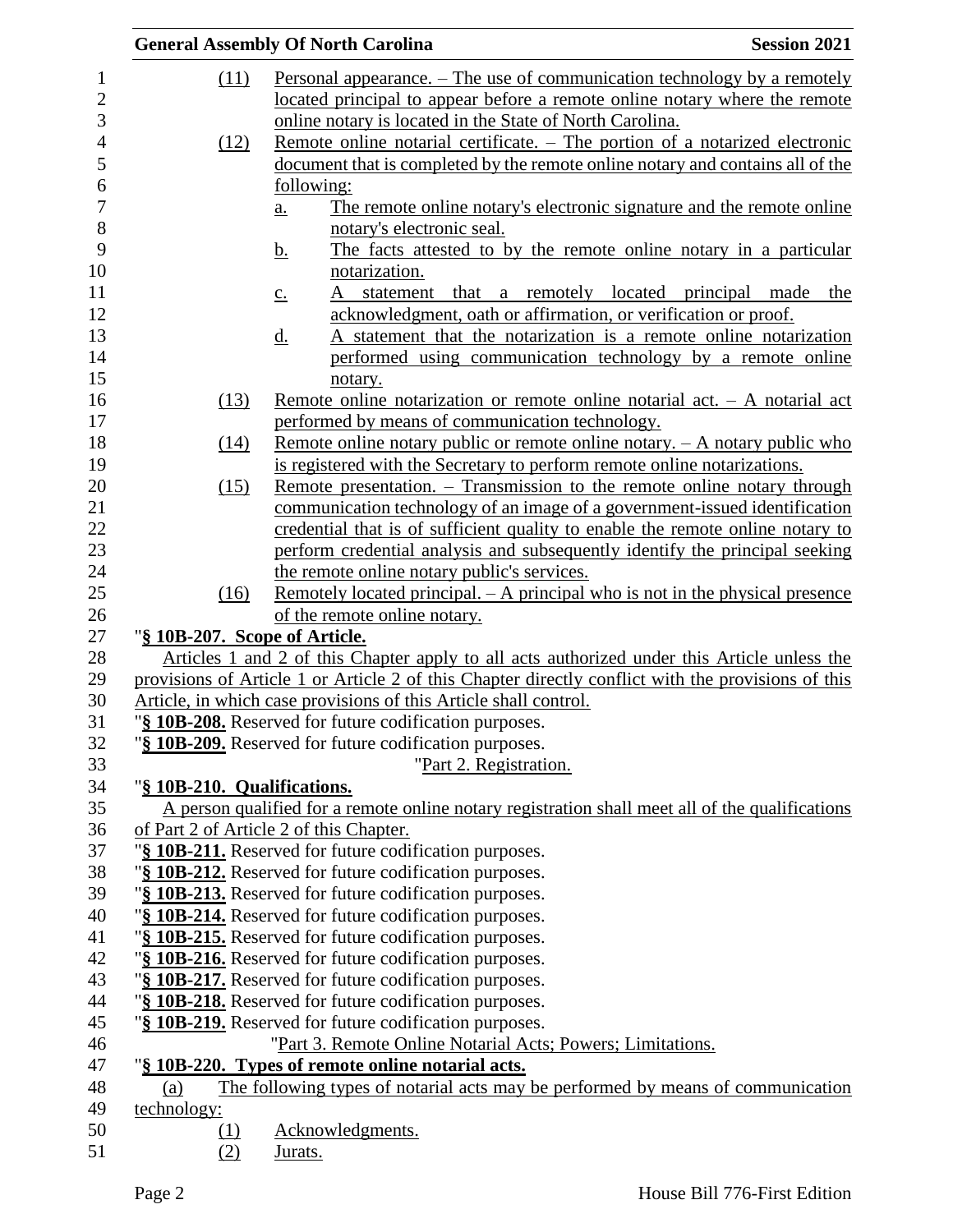|                  |                                  | <b>General Assembly Of North Carolina</b>                                                               | <b>Session 2021</b> |
|------------------|----------------------------------|---------------------------------------------------------------------------------------------------------|---------------------|
| $\mathbf{1}$     | (3)                              | Verifications or proofs.                                                                                |                     |
| $\mathbf{2}$     | (4)                              | Oaths or affirmations.                                                                                  |                     |
| 3                | (b)                              | A remote online notary may perform any of the notarial acts listed in subsection (a)                    |                     |
| $\overline{4}$   |                                  | of this section with respect to tangible records and electronic documents.                              |                     |
| 5                | (c)                              | Upon registration with the Secretary under this Article, a remote online notary may                     |                     |
| 6                |                                  | perform any of the notarial acts listed in subsection (a) of this section as an electronic notarization |                     |
| $\boldsymbol{7}$ | under Article 2 of this Chapter. |                                                                                                         |                     |
| $\,8\,$          | "§ 10B-221. Prohibitions.        |                                                                                                         |                     |
| 9                |                                  | A remote online notary shall not perform a remote online notarial act if either or both of the          |                     |
| 10               | following apply:                 |                                                                                                         |                     |
| 11               | (1)                              | The principal is not personally known to the remote online notary or identified                         |                     |
| 12               |                                  | by satisfactory evidence. A remote online notary who does not have personal                             |                     |
| 13               |                                  | knowledge of a principal shall require satisfactory evidence of the principal's                         |                     |
| 14               |                                  | identity.                                                                                               |                     |
| 15               | (2)                              | Any reason set forth in G.S. 10B-20.                                                                    |                     |
| 16               |                                  | "§ 10B-222. Use of communication technology.                                                            |                     |
| 17               | (a)                              | The communication technology used by a remote online notary to perform notarial                         |                     |
| 18               |                                  | acts for remotely located principals shall, making reasonable accommodations for principals with        |                     |
| 19               |                                  | vision, hearing, or speech impairments, comply with all of the following requirements:                  |                     |
| 20               | (1)                              | Host the meeting between the remote online notary and the remotely located                              |                     |
| 21               |                                  | principal in real time.                                                                                 |                     |
| 22               | (2)                              | Allow direct interaction between the principal seeking the remote online                                |                     |
| 23               |                                  | notary's services and the remote online notary so that each can communicate                             |                     |
| 24               |                                  | simultaneously by sight and sound through an electronic device, process, or                             |                     |
| 25               |                                  | system.                                                                                                 |                     |
| 26               | (3)                              | Include audio with sound clear enough that each participant in the remote                               |                     |
| 27               |                                  | online notarial act can hear and understand all other participants.                                     |                     |
| 28               | $\left(4\right)$                 | Have sufficient quality to allow a clear and unobstructed visual observation                            |                     |
| 29               |                                  | of the face of each participant and any identification provided by the principal                        |                     |
| 30               |                                  | for a sufficient time to allow the remote online notary to determine if it is                           |                     |
| 31               |                                  | satisfactory evidence. The remote online notary shall determine if the time is                          |                     |
| 32               |                                  | sufficient.                                                                                             |                     |
| 33               | (5)                              | Not include prerecorded video or audio or both.                                                         |                     |
| 34               | (6)                              | Be capable of recording by the communication technology's recording and                                 |                     |
| 35               |                                  | storage services.                                                                                       |                     |
| 36               | (b)                              | The remote online notary shall take reasonable steps to provide that the                                |                     |
| 37               |                                  | communication technology used in a remote online notarization is secure from unauthorized               |                     |
| 38               |                                  | interception. A notary may select one or more tamper-evident technologies to perform notarial           |                     |
| 39               |                                  | acts with respect to electronic documents or to perform remote online notarizations. In addition        |                     |
| 40               |                                  | to any requirements of this Article or established by the Secretary, the communication technology       |                     |
| 41               |                                  | shall provide automated backup of the communication technology recording.                               |                     |
| 42               | (c)                              | No person may require a remote online notary to perform any remote online notarial                      |                     |
| 43               |                                  | act using a communication technology the remote online notary has not selected.                         |                     |
| 44               |                                  | "§ 10B-223. Authority to perform remote online notarial acts.                                           |                     |
| 45               | (a)                              | A remote online notary may perform a remote online notarial act authorized under                        |                     |
| 46               |                                  | this Article only while the remote online notary is physically located in this State. A remote          |                     |
| 47               |                                  | online notary physically located in this State may perform a remote online notarial act using           |                     |
| 48               |                                  | communication technology for a remotely located principal who is physically located:                    |                     |
| 49               | <u>(1)</u>                       | In this State;                                                                                          |                     |
| 50               | (2)                              | Outside of this State but within the United States; or                                                  |                     |
| 51               | (3)                              | Outside of the United States, if:                                                                       |                     |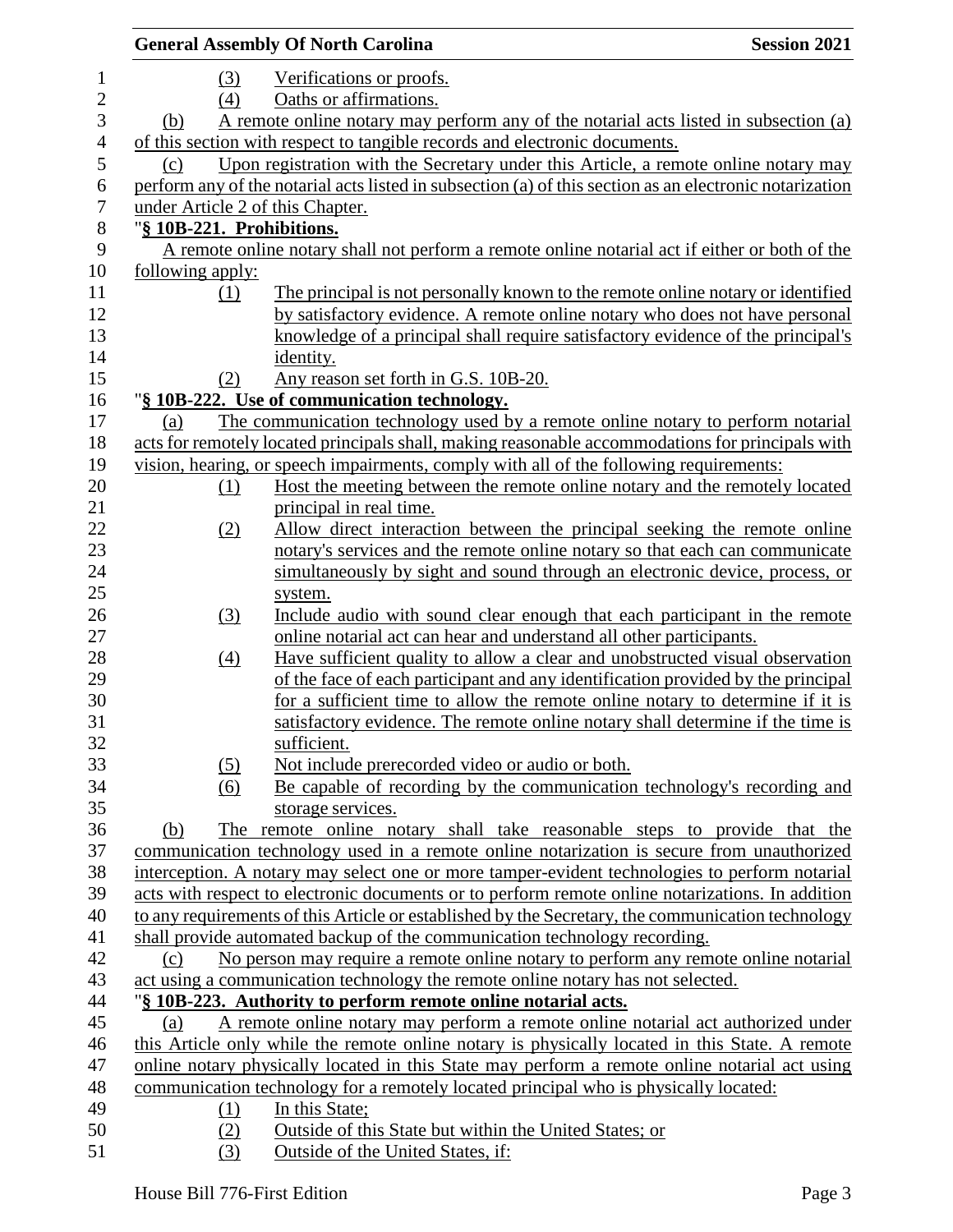|                                     |           | <b>General Assembly Of North Carolina</b>                                         | <b>Session 2021</b>                                                                                   |
|-------------------------------------|-----------|-----------------------------------------------------------------------------------|-------------------------------------------------------------------------------------------------------|
|                                     | a.        |                                                                                   | The remote online notary has no actual knowledge of the remote online                                 |
|                                     |           |                                                                                   | notarial act being prohibited in the jurisdiction in which the remotely                               |
|                                     |           | located principal is physically located; and                                      |                                                                                                       |
|                                     | <u>b.</u> |                                                                                   | The remotely located principal placing an electronic signature on the                                 |
|                                     |           |                                                                                   | electronic document confirms to the remote online notary that the                                     |
|                                     |           |                                                                                   | requested remote online notarial act and the electronic document are:                                 |
|                                     |           | <u>1.</u>                                                                         | <u>Part of or pertaining to a matter that is to be filed with or is</u>                               |
|                                     |           |                                                                                   | currently before a court, governmental entity, or other entity in                                     |
|                                     |           | the United States;                                                                |                                                                                                       |
|                                     |           |                                                                                   | Related to real property located in North Carolina;                                                   |
|                                     |           | $\frac{2}{3}$                                                                     | Related to property, other than real property, located in the                                         |
|                                     |           | United States; or                                                                 |                                                                                                       |
|                                     |           | $\overline{4}$ .                                                                  | Related to a transaction substantially connected to the United                                        |
|                                     |           |                                                                                   | States that does not involve the transfer of real property.                                           |
| (b)                                 |           |                                                                                   | The validity of a remote online notarization performed by a remote online notary of                   |
|                                     |           | this State according to this Chapter shall be governed by the laws of this State. |                                                                                                       |
|                                     |           | "§ 10B-224. Requirements and procedures for remote online notarial acts.          |                                                                                                       |
| (a)                                 |           |                                                                                   | All of the following shall occur prior to the performance of a remote online notarial                 |
| act:                                |           |                                                                                   |                                                                                                       |
| (1)                                 |           |                                                                                   | The remote online notary shall inform the participants that North Carolina law                        |
|                                     |           |                                                                                   | requires that a communication technology recording be made of the remote                              |
|                                     |           | online notarization.                                                              |                                                                                                       |
| (2)                                 |           |                                                                                   | The remote online notary shall require the principal to demonstrate, to the                           |
|                                     |           |                                                                                   | satisfaction of the remote online notary, that the principal is not under duress                      |
|                                     |           | and is not otherwise being coerced to complete the transaction.                   |                                                                                                       |
| (3)                                 |           |                                                                                   | The remote online notary shall verify the identity of the principal as provided                       |
|                                     |           | in G.S. 10B-225.                                                                  |                                                                                                       |
| $\left(4\right)$                    |           |                                                                                   | The principal shall verbally state what documents are being signed for the                            |
|                                     |           | notarial record or the general nature of the transaction.                         |                                                                                                       |
| (b)                                 |           |                                                                                   | In addition to the prohibitions contained in G.S. 10B-221, a remote online notary shall               |
|                                     |           | refuse to perform a remote online notarial act if any of the following apply:     |                                                                                                       |
| (1)                                 |           |                                                                                   | The remote online notary has reasonable grounds to believe the principal is                           |
|                                     |           |                                                                                   | acting under duress or is being coerced into completing the transaction.                              |
| (2)                                 |           |                                                                                   | The remote online notary becomes aware that the communication technology                              |
|                                     |           | is not secure.                                                                    |                                                                                                       |
| (3)                                 |           |                                                                                   | The electronic signature of the principal cannot be attached to the electronic                        |
|                                     |           | document for signature.                                                           |                                                                                                       |
|                                     |           |                                                                                   | The remote online notary's electronic notarial certificate and seal cannot be                         |
| $\left(4\right)$                    |           |                                                                                   | attached to the electronic document using an electronic technology that                               |
|                                     |           |                                                                                   | renders any subsequent change or modification to the document evident.                                |
|                                     |           |                                                                                   |                                                                                                       |
| (c)                                 |           |                                                                                   | If the notarial act is an oath or affirmation, the remote online notary shall administer              |
|                                     |           |                                                                                   | the oath or affirmation to the remotely located principal using communication technology.             |
| (d)                                 |           |                                                                                   | Any failure of the remote online notary to comply with the requirements of the remote                 |
|                                     |           |                                                                                   | online notarization does not invalidate the notarial act or the electronic record that was notarized, |
|                                     |           |                                                                                   | but it does not prevent an aggrieved person from seeking to invalidate the record on other            |
| substantive grounds.                |           |                                                                                   |                                                                                                       |
| (e)                                 |           |                                                                                   | As a public official, a remote online notary shall maintain the confidentiality of a                  |
| principal's documents at all times. |           |                                                                                   |                                                                                                       |
|                                     |           | "§ 10B-225. Verification of identity; identity proofing; credential analysis.     |                                                                                                       |
| (a)                                 |           |                                                                                   | The remote online notary shall verify the principal's identity using one of the                       |
| following:                          |           |                                                                                   |                                                                                                       |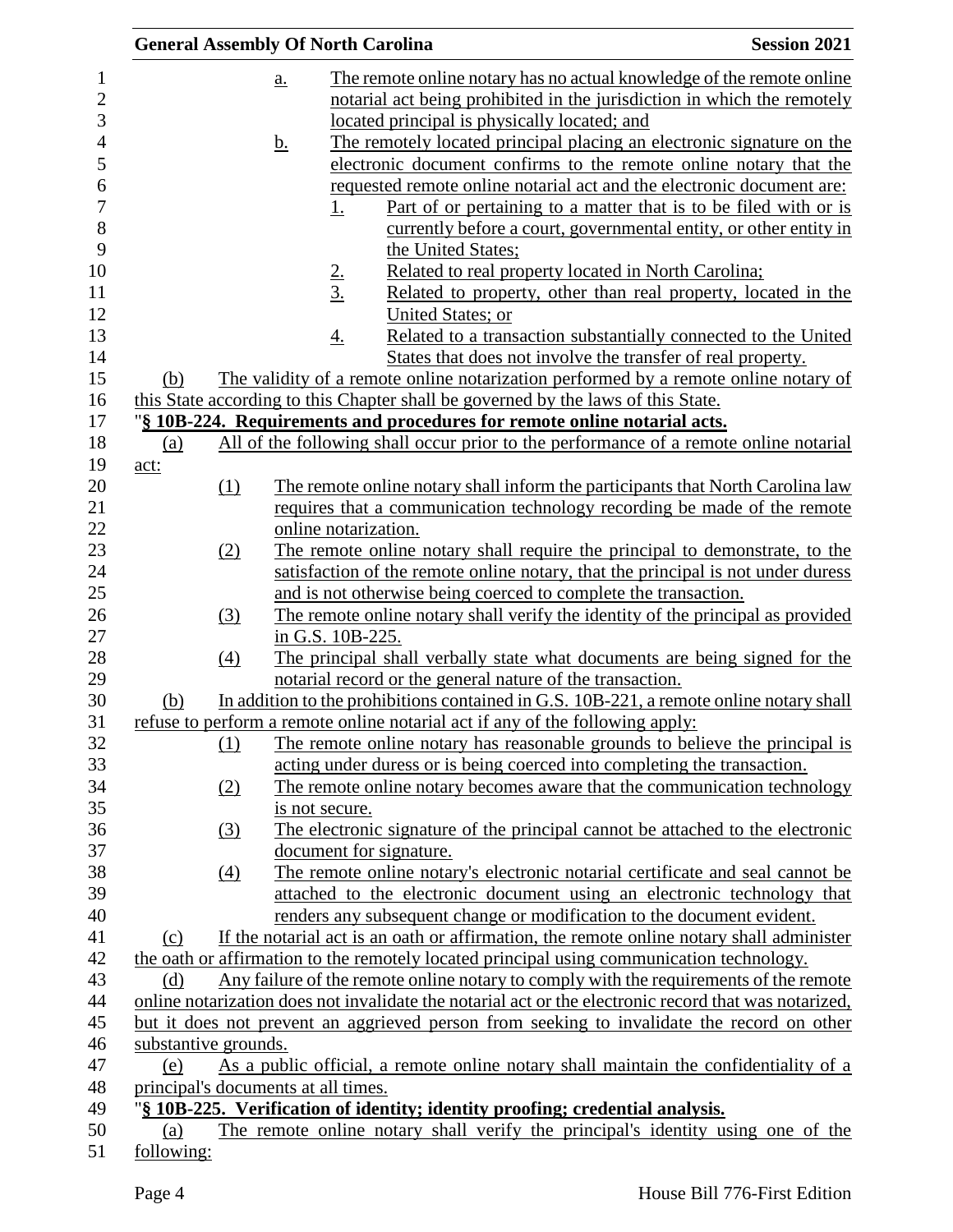|                                     | <b>General Assembly Of North Carolina</b>                                                                                                                                                          | <b>Session 2021</b> |
|-------------------------------------|----------------------------------------------------------------------------------------------------------------------------------------------------------------------------------------------------|---------------------|
| $\Omega$                            | The remote online notary's personal knowledge of the person creating the                                                                                                                           |                     |
|                                     | electronic signature. A remote online notary may rely on the communication                                                                                                                         |                     |
|                                     | technology to verify the principal's identity unless the remote online notary,                                                                                                                     |                     |
|                                     | in the remote online notary's sole discretion, requires satisfactory evidence.                                                                                                                     |                     |
| (2)                                 | By a verification or oath or affirmation of a credible witness personally                                                                                                                          |                     |
|                                     | appearing before the remote online notary and known to the notary or whom                                                                                                                          |                     |
|                                     | the officer can identify on the basis of a passport, drivers license, or                                                                                                                           |                     |
|                                     | government-issued nondriver identification card, which is current, before                                                                                                                          |                     |
|                                     | performance of the notarial act.                                                                                                                                                                   |                     |
| (3)                                 | Satisfactory evidence as provided in subsection (b) of this section.                                                                                                                               |                     |
| <u>(b)</u>                          | Satisfactory evidence may be established using either of the methods in subdivisions                                                                                                               |                     |
| $(1)$ and $(2)$ of this subsection. |                                                                                                                                                                                                    |                     |
| (1)                                 | Examination of the following which may be remotely presented as further                                                                                                                            |                     |
|                                     | described in this Article:                                                                                                                                                                         |                     |
|                                     | Either of the following that contains the signature or a photograph of<br>$\underline{a}$ .                                                                                                        |                     |
|                                     | the principal and is satisfactory to the notary:                                                                                                                                                   |                     |
|                                     | <u>1.</u><br>A current passport, drivers license, or government-issued                                                                                                                             |                     |
|                                     | nondriver identification card.                                                                                                                                                                     |                     |
|                                     | Another current form of government identification issued to a<br>2.                                                                                                                                |                     |
|                                     | principal.                                                                                                                                                                                         |                     |
|                                     | <u>b.</u><br>By a verification on oath or affirmation of a credible witness                                                                                                                        |                     |
|                                     | personally appearing before the officer and known to the notary or                                                                                                                                 |                     |
|                                     | whom the officer can identify on the basis of a current passport, drivers                                                                                                                          |                     |
|                                     | license, or government-issued nondriver identification card.                                                                                                                                       |                     |
| (2)                                 | <u>Two forms of multifactor identification approved by the Secretary.</u>                                                                                                                          |                     |
| (c)                                 | Notwithstanding subsection (b) of this section, a remote online notary may require                                                                                                                 |                     |
|                                     | the principal to provide additional information or identification credentials necessary to assure                                                                                                  |                     |
|                                     | the remote online notary of the identity of the principal.                                                                                                                                         |                     |
|                                     | "§ 10B-226. Notarial components of electronic document.                                                                                                                                            |                     |
|                                     | In performing a remote online notarial act utilizing communication technology under this                                                                                                           |                     |
|                                     | Article, all of the following components shall be attached to, or logically associated with, the<br>electronic document by the remote online notary, all of which shall be immediately perceptible |                     |
|                                     | and reproducible in the electronic record to which the remote online notary's electronic signature                                                                                                 |                     |
| is attached:                        |                                                                                                                                                                                                    |                     |
| (1)                                 | The notary's name, State, and county of commissioning exactly as stated on                                                                                                                         |                     |
|                                     | the commission issued by the Secretary.                                                                                                                                                            |                     |
| (2)                                 | The words "Remote Online Notary Public Utilizing Communication                                                                                                                                     |                     |
|                                     | Technology."                                                                                                                                                                                       |                     |
| (3)                                 | The words "State of North Carolina."                                                                                                                                                               |                     |
| (4)                                 | The expiration date of the commission.                                                                                                                                                             |                     |
| (5)                                 | The notary's electronic signature.                                                                                                                                                                 |                     |
| (6)                                 | The completed wording of one of the following notarial certificates:                                                                                                                               |                     |
|                                     | Acknowledgment.                                                                                                                                                                                    |                     |
|                                     | <u>a.</u><br><u>b.</u><br>Jurat.                                                                                                                                                                   |                     |
|                                     | Verification or proof.<br>$\overline{c}$ .                                                                                                                                                         |                     |
|                                     | d.<br>Oath or affirmation.                                                                                                                                                                         |                     |
|                                     | "§ 10B-227. Electronic notarization and remote online notarization.                                                                                                                                |                     |
|                                     | When using an electronic notarization as well as conducting a remote online notarization, the                                                                                                      |                     |
|                                     | remote online notary shall comply with the requirements of Articles 1 and 2 of this Chapter. Each                                                                                                  |                     |
|                                     | electronic notarization shall include a communication technology recording. There shall be no                                                                                                      |                     |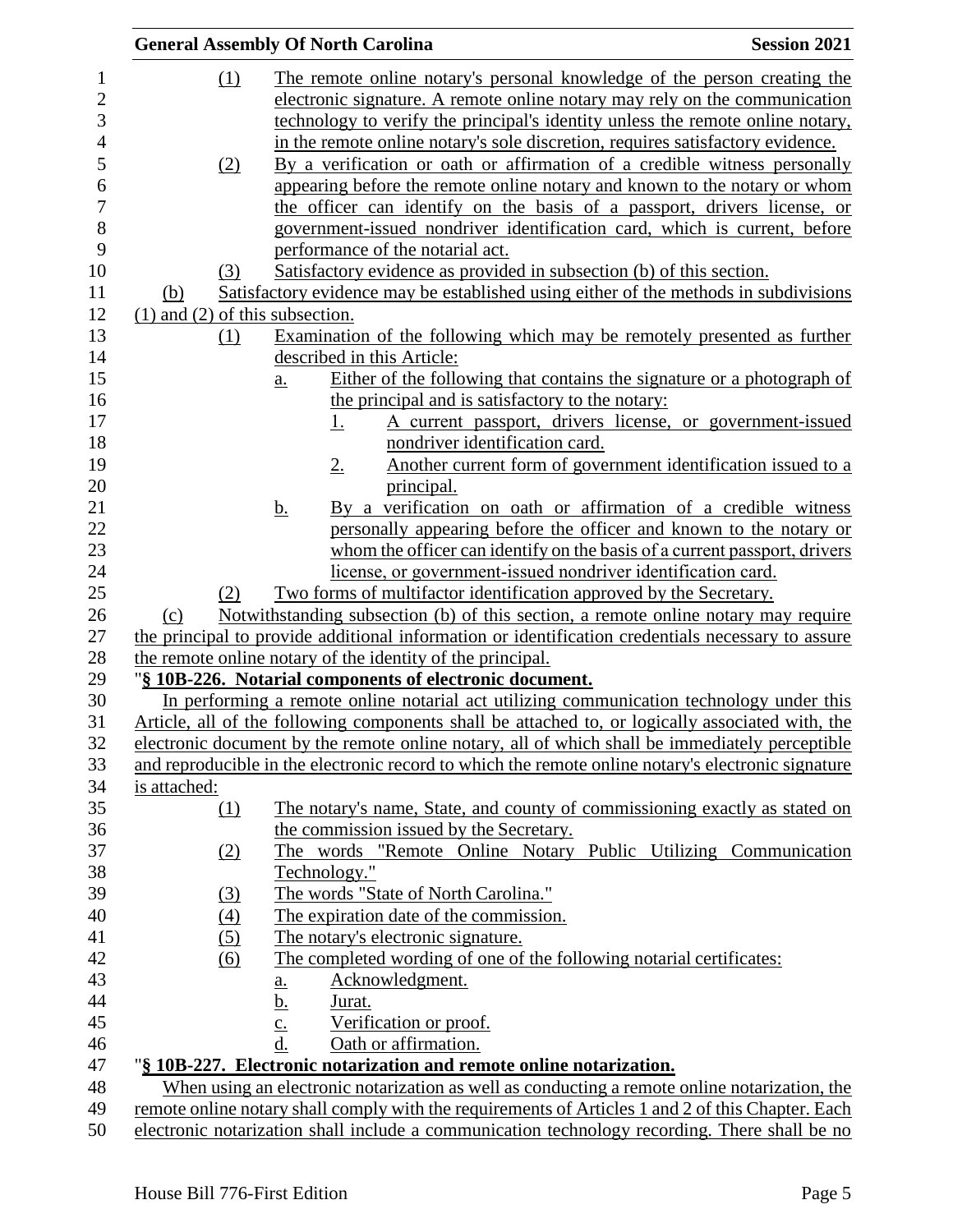|                                   | <b>General Assembly Of North Carolina</b>                                                           | <b>Session 2021</b> |
|-----------------------------------|-----------------------------------------------------------------------------------------------------|---------------------|
|                                   | requirement that the recording further include any transactions other than the notarial act unless  |                     |
|                                   | the Secretary specifies a requirement to also record interactions of those particular transactions. |                     |
|                                   | "§ 10B-228. Reserved for future codification purposes.                                              |                     |
|                                   | "§ 10B-229. Reserved for future codification purposes.                                              |                     |
|                                   | "Part 4. Remote Online Electronic Journal; Recordings; Security.                                    |                     |
|                                   | "§ 10B-230. Electronic journal of remote online notarial acts.                                      |                     |
| (a)                               | A remote online notary who performs a remote online notarization shall enter                        |                     |
|                                   | information about the remote online notarization in an electronic journal. The electronic journal   |                     |
|                                   | shall be the exclusive property of the remote online notary. The remote online notary shall not     |                     |
|                                   | allow another person to make entries in the electronic journal.                                     |                     |
| (b)                               | At a minimum and for each remote online notarization, the remote online notary shall                |                     |
|                                   | include the following information in the electronic journal:                                        |                     |
| (1)                               | The time of day when the remote online notary observed the signing of the                           |                     |
|                                   | document by each principal and was presented with the principal's satisfactory                      |                     |
|                                   | evidence of identification.                                                                         |                     |
| <u>(2)</u>                        | The date of the completion of the remote online notarial certificate.                               |                     |
| (3)                               | The last and first name of each principal.                                                          |                     |
| (4)                               | The type of notarial act performed.                                                                 |                     |
| (5)                               | The type of document notarized or proceeding performed.                                             |                     |
| (6)                               | The type of satisfactory evidence of identification presented, including, if                        |                     |
|                                   | applicable, the issuing agency and identification number on the identification                      |                     |
|                                   | presented.                                                                                          |                     |
| (7)                               | The type of communication technology used during the remote online                                  |                     |
|                                   | notarization.                                                                                       |                     |
| (8)                               | Whether any other person was present with the principal at the time of                              |                     |
|                                   | signature and, if so, the name of that person.                                                      |                     |
| (9)                               | The fee, if any, charged by the remote online notary.                                               |                     |
| (c)                               | A third party involved in a transaction that utilizes remote online notarization may                |                     |
|                                   | require additional information regarding that transaction be included in the electronic journal     |                     |
| kept by the remote online notary. |                                                                                                     |                     |
| <u>(d)</u>                        | A remote online notary; guardian, conservator, or agent of a remote online notary; or               |                     |
|                                   | a personal representative of a deceased remote online notary shall retain a communication           |                     |
|                                   | technology recording of the performance of each remote online notarial act for 10 years after the   |                     |
|                                   | performance of the notarial act. A remote online notary; guardian, conservator, or agent of a       |                     |
|                                   | remote online notary; or a personal representative of a deceased remote online notary may, by       |                     |
|                                   | written contract, engage a third party, including the communication technology provider, to act     |                     |
|                                   | as a depository to provide the storage required by this section. The contract shall:                |                     |
| (1)                               | Enable the remote online notary; guardian, conservator, or agent of a remote                        |                     |
|                                   | online notary; or a personal representative of a deceased remote online notary                      |                     |
|                                   | to comply with the retention requirements of this section even if the contract                      |                     |
|                                   | is terminated; or                                                                                   |                     |
| (2)                               | Provide that the information will be transferred to the remote online notary;                       |                     |
|                                   | guardian, conservator, or agent of a remote online notary; or a personal                            |                     |
|                                   | representative of a deceased remote online notary if the contract is terminated.                    |                     |
| (e)                               | <u>On resignation from, or the revocation or suspension of, a remote online notary's</u>            |                     |
|                                   | commission, the remote online notary shall retain the electronic journal in accordance with the     |                     |
| requirements of G.S. 10B-231.     |                                                                                                     |                     |
| <u>(f)</u>                        | A remote online notary may designate a custodian to do any of the following:                        |                     |
| <u>(1)</u>                        | Maintain the electronic journal and any backup copies thereof.                                      |                     |
| (2)                               | Retain a communication technology recording of the notarial act performed                           |                     |
|                                   | and any backup copies thereof.                                                                      |                     |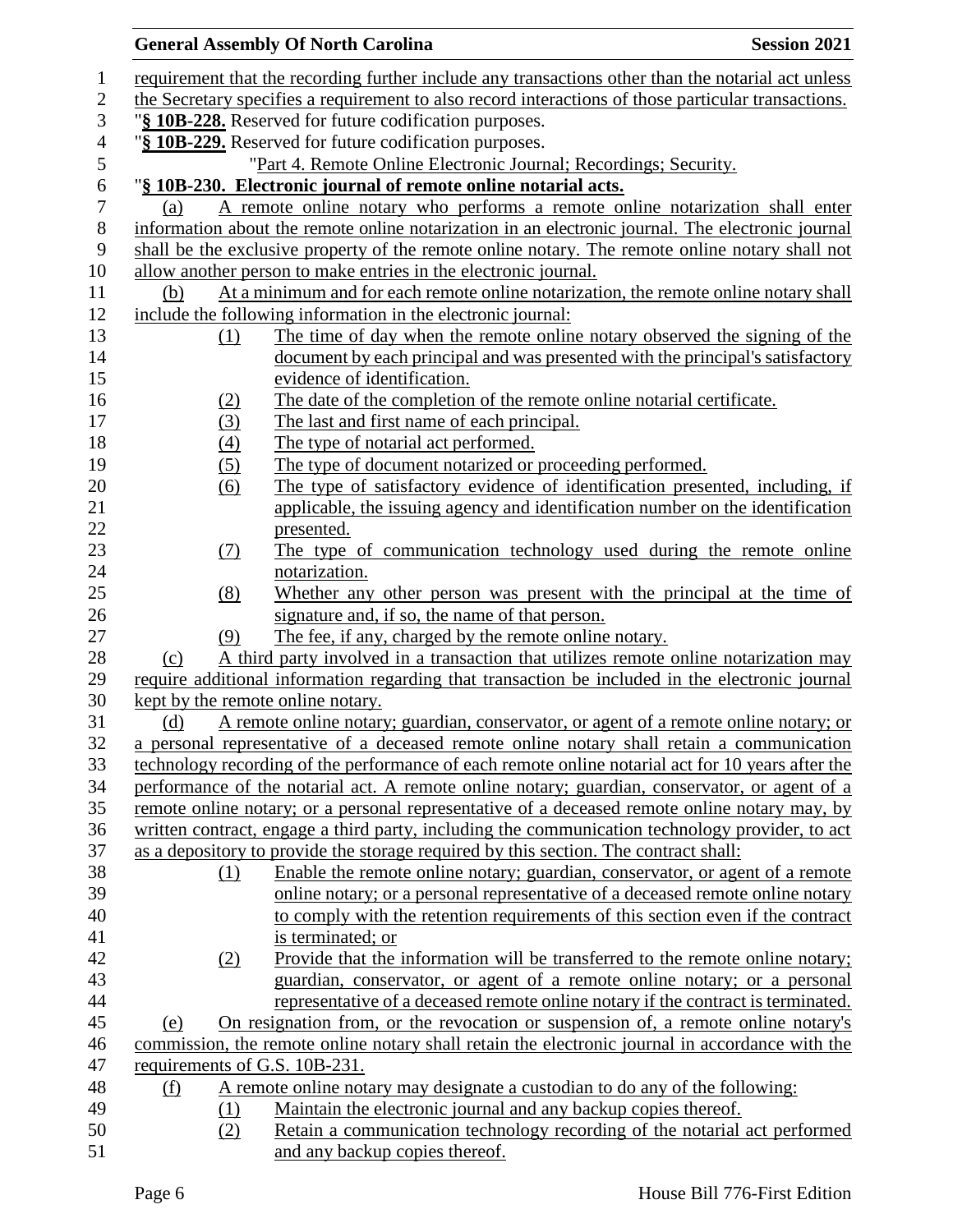|     |     | <b>General Assembly Of North Carolina</b>                                                                                                                   | <b>Session 2021</b> |
|-----|-----|-------------------------------------------------------------------------------------------------------------------------------------------------------------|---------------------|
|     | (3) | Provide a method by which a remote online notary can do any of the                                                                                          |                     |
|     |     | following:                                                                                                                                                  |                     |
|     |     | Access the electronic journal.<br><u>a.</u>                                                                                                                 |                     |
|     |     | Access the communication technology recording.<br><u>b.</u>                                                                                                 |                     |
|     |     | Export the electronic journal.                                                                                                                              |                     |
|     |     | $\overline{c}$ .<br>Export the communication technology recording.<br>d.                                                                                    |                     |
| (g) |     | Upon the death or adjudication of incompetency of a current or former remote online                                                                         |                     |
|     |     | notary, the notary's personal representative or guardian or any other person or custodian                                                                   |                     |
|     |     | knowingly in possession of the electronic journal shall transmit it to the Secretary or otherwise                                                           |                     |
|     |     | as directed by rules adopted by the Secretary.                                                                                                              |                     |
|     |     |                                                                                                                                                             |                     |
|     |     | "§ 10B-231. Security measures by notary; surrender of journal; etc.<br>A remote online notary shall comply with all of the following security requirements: |                     |
| (a) |     |                                                                                                                                                             |                     |
|     | (1) | All records of journal entries and communication technology recordings shall                                                                                |                     |
|     |     | be securely stored in a repository under the control of the remote online notary                                                                            |                     |
|     |     | or with a custodian duly appointed under the terms of this Article. The                                                                                     |                     |
|     |     | custodian may be a third-party vendor approved by the Secretary for handling,                                                                               |                     |
|     |     | securely storing, or handling and securely storing the records of remote online                                                                             |                     |
|     |     | notarizations with data protection safeguards consistent with generally                                                                                     |                     |
|     |     | accepted information security standards.                                                                                                                    |                     |
|     | (2) | Take reasonable steps to ensure that the audio-video communications are                                                                                     |                     |
|     |     | secure from interception from an unauthorized third party during transmission                                                                               |                     |
|     |     | between participants involved in a notarial act. The communication                                                                                          |                     |
|     |     | technology used by the remote online notary shall employ data protection                                                                                    |                     |
|     |     | safeguards consistent with generally accepted information security standards.                                                                               |                     |
|     | (3) | Retain the electronic journal and a backup copy of the electronic journal in a                                                                              |                     |
|     |     | secure location for 10 years after the last notarization chronicled in the                                                                                  |                     |
|     |     | electronic journal. The same requirement applies if the remote online notary                                                                                |                     |
|     |     | also maintained a tangible journal of remote online notarial acts. The notary                                                                               |                     |
|     |     | may maintain an electronic journal in an electronic form in a permanent,                                                                                    |                     |
|     |     | tamper-evident electronic format.                                                                                                                           |                     |
| (b) |     | A remote online notary may surrender the electronic journal to the remote online                                                                            |                     |
|     |     | notary's employer upon termination of employment, but the remote online notary shall also keep                                                              |                     |
|     |     | and maintain an accurate backup copy of the journal for 10 years.                                                                                           |                     |
| (c) |     | Except as provided in subsection (b) of this section, the notary shall not surrender or                                                                     |                     |
|     |     | destroy the electronic journal or the communication technology recordings of notarial acts except                                                           |                     |
|     |     | as required by a court order or as allowed under rules adopted by the Secretary.                                                                            |                     |
| (d) |     | Within 10 days of discovering any permanent loss of data, unauthorized use, loss of                                                                         |                     |
|     |     | use, or compromise of security of the electronic journal or the communication technology                                                                    |                     |
|     |     | recordings of notarial acts, the remote online notary shall do all of the following:                                                                        |                     |
|     | (1) | Inform the appropriate law enforcement agency in the case of theft, tampering,                                                                              |                     |
|     |     | or vandalism.                                                                                                                                               |                     |
|     | (2) | Notify the appropriate register of deeds and the Secretary in writing and signed                                                                            |                     |
|     |     | in the official name in which the remote online notary was commissioned. The                                                                                |                     |
|     |     | notice shall indicate whether there was any permanent loss of data,                                                                                         |                     |
|     |     | unauthorized use, loss of use, or compromise of security of the electronic                                                                                  |                     |
|     |     | journal or the audio-video recordings of notarial acts.                                                                                                     |                     |
| (e) |     | The failure of a remote online notary to produce within 30 days of the Department's                                                                         |                     |
|     |     | request any record required by a rule adopted under this Article shall result in the suspension of                                                          |                     |
|     |     | the remote online notary's power to act as a notary under the provisions of this Chapter until the                                                          |                     |
|     |     | Secretary reinstates the notary's commission.                                                                                                               |                     |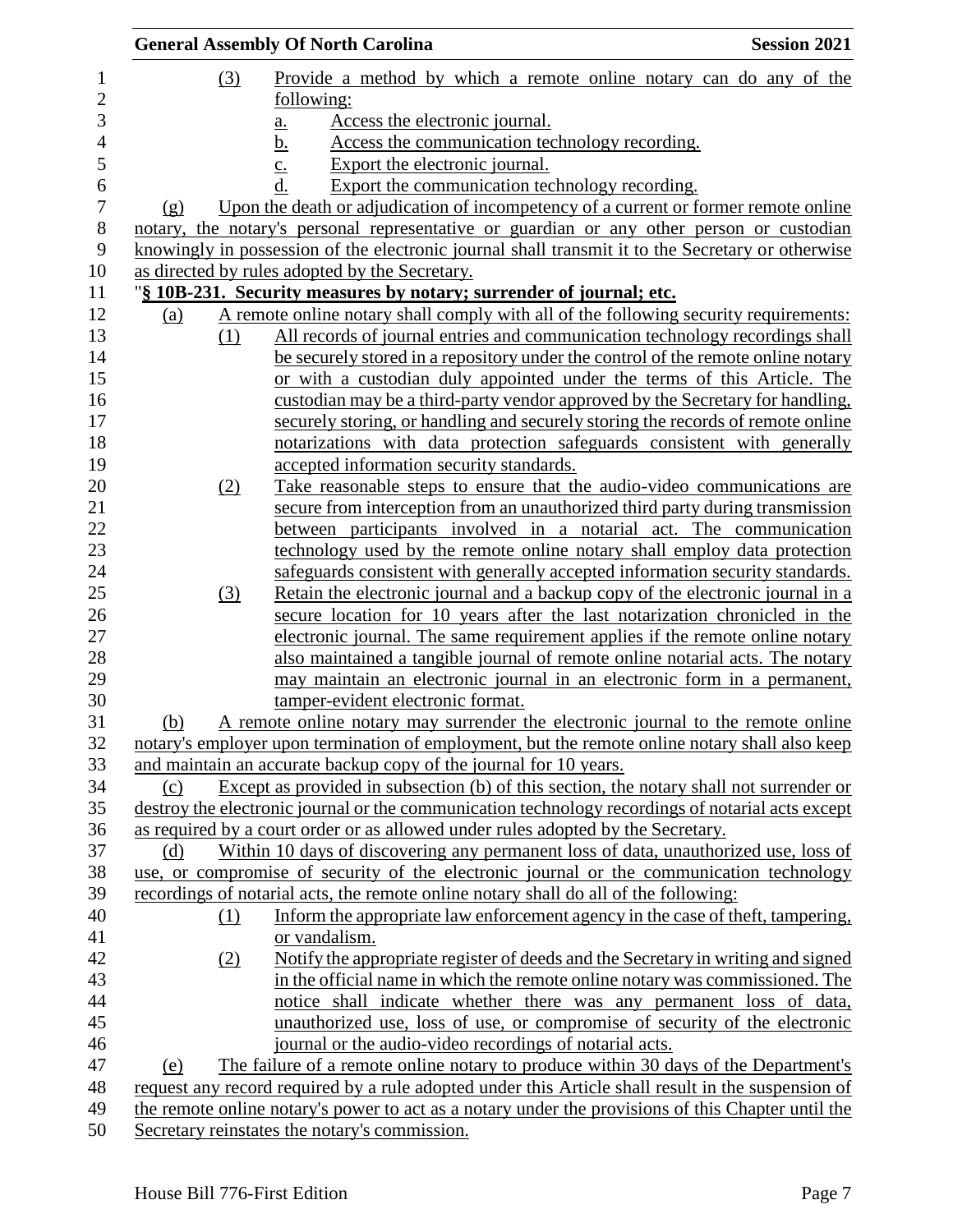|              |                                | <b>General Assembly Of North Carolina</b><br><b>Session 2021</b>                                                                                                                           |
|--------------|--------------------------------|--------------------------------------------------------------------------------------------------------------------------------------------------------------------------------------------|
| 1            | (f)                            | Upon resignation, revocation, or expiration of a notary commission, or death of the                                                                                                        |
| $\mathbf{2}$ |                                | notary, all notarial records required by statute or rule shall be delivered to the Secretary.                                                                                              |
| 3            |                                | "§ 10B-232. Security measures by Secretary.                                                                                                                                                |
| 4            | (a)                            | The Secretary may establish guidelines for the secure storage of the electronic journal                                                                                                    |
| 5            |                                | and communication technology recording associated with the notarial acts that utilizes standard                                                                                            |
| 6            | encryption                     | technologies<br>such<br>Advanced<br>Encryption<br>Standard<br>as<br>(AES)<br><b>or</b>                                                                                                     |
| 7            |                                | Rivest-Shamir-Adleman (RSA) encryption.                                                                                                                                                    |
| 8            | (b)                            | The Secretary may establish, supplement, or amend third-party service guidelines for                                                                                                       |
| 9            |                                | standards and processes for identity proofing and credential analysis services so that third-party                                                                                         |
| 10           |                                | vendors interacting with remote online notaries satisfy the security qualifications of establishing                                                                                        |
| 11           | the identity of the principal. |                                                                                                                                                                                            |
| 12           | (c)                            | The Secretary may establish standards and processes for the communication                                                                                                                  |
| 13           |                                | technology to allow real-time communications such that the participants can see and hear notarial                                                                                          |
| 14           |                                | acts. The standards and processes shall ensure that the real-time communications are secure from                                                                                           |
| 15           |                                | unauthorized interception, access, or viewing. The Secretary may require that the communication                                                                                            |
| 16           |                                | technology used to perform online notarial acts is capable of all of the following:                                                                                                        |
| 17           | (1)                            | Provides for continuous, synchronous audiovisual feeds.                                                                                                                                    |
| 18           | (2)                            | Provides sufficient video resolution and audio clarity to enable the notary and                                                                                                            |
| 19           |                                | the principal to see and speak with each other simultaneously through live,                                                                                                                |
| 20           |                                | real-time transmission.                                                                                                                                                                    |
| 21           | (3)                            | Provides sufficient captured image resolution for credential analysis to be                                                                                                                |
| 22           |                                | performed.                                                                                                                                                                                 |
| 23           | $\left(4\right)$               | Includes a means of authentication that reasonably ensures only authorized                                                                                                                 |
| 24           |                                | parties have access to the audio-video communication.                                                                                                                                      |
| 25           | (5)                            | Provides some manner of ensuring that the electronic record presented for                                                                                                                  |
| 26           |                                | online notarization is the same record electronically signed by the principal.                                                                                                             |
| 27           | (6)                            | Securely creating and storing or transmitting securely to be stored a                                                                                                                      |
| 28           |                                | communication technology recording of the audio-video communication,                                                                                                                       |
| 29           |                                | keeping confidential the questions asked as part of any identity proofing and                                                                                                              |
| 30           |                                | the means and methods used to generate the credential analysis.                                                                                                                            |
| 31           | (d)                            | The Secretary may establish standards for tamper-evident technologies such that any                                                                                                        |
| 32           |                                | subsequent change or modification to the record is self-evident.                                                                                                                           |
| 33           | (e)                            | A remote online notary shall use a communication technology provided by a                                                                                                                  |
| 34<br>35     |                                | third-party vendor that has presented evidence to the Secretary that the communication<br>technology complies with the applicable industry standards for the industry in which it is to be |
| 36           |                                | utilized. At a minimum, the communication technology should provide reasonable security                                                                                                    |
| 37           |                                | measures to prevent unauthorized access to:                                                                                                                                                |
| 38           | (1)                            | The live transmission of the audio-video communication.                                                                                                                                    |
| 39           | (2)                            | Any communication technology recording of the audio-video communication.                                                                                                                   |
| 40           | (3)                            | The verification methods and credentials used to verify the identity of the                                                                                                                |
| 41           |                                | principal.                                                                                                                                                                                 |
| 42           | (4)                            | The electronic documents presented for remote online notarization.                                                                                                                         |
| 43           | (f)                            | The Secretary may adopt other rules necessary to ensure the integrity, security, and                                                                                                       |
| 44           |                                | authenticity of remote online notarizations. In adopting other rules, the Secretary may impose                                                                                             |
| 45           |                                | other education requirements on remote online notaries, prescribe the manner of performing                                                                                                 |
| 46           |                                | remote online notarial acts, and include provisions relating to the integrity and security of the                                                                                          |
| 47           |                                | information. In adopting, amending, or repealing a rule governing the performance of a notarial                                                                                            |
| 48           |                                | act with respect to a remotely located principal, the Secretary may consider:                                                                                                              |
| 49           | (1)                            | The most recent standards promulgated by national standard-setting                                                                                                                         |
| 50           |                                | organizations and the National Association of Secretaries of State.                                                                                                                        |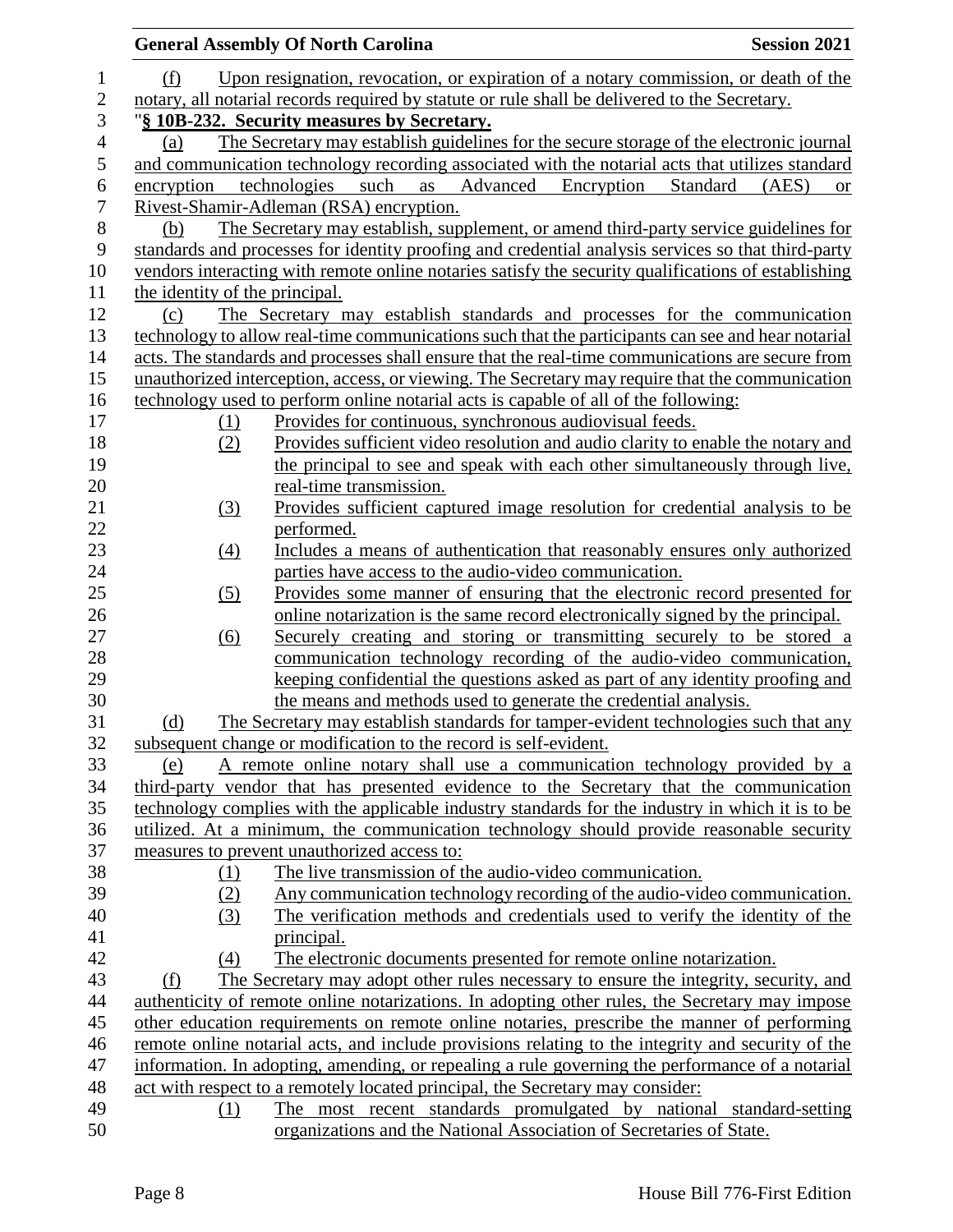|                           | <b>General Assembly Of North Carolina</b>                                                                                                                                       | <b>Session 2021</b> |
|---------------------------|---------------------------------------------------------------------------------------------------------------------------------------------------------------------------------|---------------------|
| (2)                       | Standards, practices, and customs of other jurisdictions that have laws                                                                                                         |                     |
|                           | substantially similar to this Article.                                                                                                                                          |                     |
| (3)                       | The view of government officials and entities and other interested persons.                                                                                                     |                     |
| (4)                       | The feedback of the advisory committee which may be created under this                                                                                                          |                     |
|                           | Article.                                                                                                                                                                        |                     |
| (5)                       | What is in the best interest of the State as consistent with G.S. 10B-2. This                                                                                                   |                     |
|                           | may be accomplished when and if the Secretary chooses to create an advisory                                                                                                     |                     |
|                           | committee consisting of stakeholders from different sectors that may be                                                                                                         |                     |
|                           | technology providers, insurance agents, lenders, and other industries that are                                                                                                  |                     |
|                           | considered consumers of notarial services. All members of the advisory                                                                                                          |                     |
|                           | committee must be residents of this State. Members shall be appointed by the                                                                                                    |                     |
|                           | Secretary for a duration of time to be determined by the Secretary and may be                                                                                                   |                     |
|                           | removed from the advisory committee at the discretion of the Secretary. The                                                                                                     |                     |
|                           | advisory committee shall serve as advisors for the Secretary for purposes of                                                                                                    |                     |
|                           | ensuring that the requirements of G.S. 10B-2 are being satisfied. The advisory                                                                                                  |                     |
|                           | committee shall have no executive or rulemaking authority.                                                                                                                      |                     |
|                           |                                                                                                                                                                                 |                     |
| (g)                       | If the Secretary has established standards regarding technology to perform notarial<br>acts with respect to electronic documents or to perform remote online notarizations, the |                     |
|                           | technology chosen by the remote online notary shall conform to those standards. If the Secretary                                                                                |                     |
|                           | has established standards under this Article for approval of communication technology or identity                                                                               |                     |
|                           |                                                                                                                                                                                 |                     |
| conform to the standards. | proofing, the communication technology and identity proofing selected by the notary must                                                                                        |                     |
| (h)                       | In addition to adopting rules under this Article, the Secretary may adopt rules                                                                                                 |                     |
|                           | regarding performance of a notarial act. The rules may:                                                                                                                         |                     |
| (1)                       | Prescribe the means of performing a notarial act involving a remotely located                                                                                                   |                     |
|                           | principal using communication technology.                                                                                                                                       |                     |
| (2)                       | Establish standards for communication technology, identity proofing, and                                                                                                        |                     |
|                           | credential analysis.                                                                                                                                                            |                     |
| (3)                       | Establish requirements or procedures to approve providers of communication                                                                                                      |                     |
|                           | technology and the process of identity proofing and credential analysis.                                                                                                        |                     |
| (4)                       | Establish standards and a period for the retention of a communication                                                                                                           |                     |
|                           | technology recording created under this Article for notarial acts for a period                                                                                                  |                     |
|                           | of no more than 10 years.                                                                                                                                                       |                     |
|                           | "§ 10B-233. Reserved for future codification purposes.                                                                                                                          |                     |
|                           | "§ 10B-234. Reserved for future codification purposes.                                                                                                                          |                     |
|                           | "§ 10B-235. Reserved for future codification purposes.                                                                                                                          |                     |
|                           | "§ 10B-236. Reserved for future codification purposes.                                                                                                                          |                     |
|                           | "§ 10B-237. Reserved for future codification purposes.                                                                                                                          |                     |
|                           | "§ 10B-238. Reserved for future codification purposes.                                                                                                                          |                     |
|                           | "§ 10B-239. Reserved for future codification purposes.                                                                                                                          |                     |
|                           |                                                                                                                                                                                 |                     |
|                           |                                                                                                                                                                                 |                     |
|                           | "Part 5. Papering Out.                                                                                                                                                          |                     |
|                           | "§ 10B-240. Papering out of electronic records in tangible form.                                                                                                                |                     |
| (a)                       | A paper or tangible copy of an electronic document that an attorney licensed under                                                                                              |                     |
|                           | the laws of this State has certified to be a true and correct copy under subsection (b) of this section                                                                         |                     |
|                           | satisfies any requirement of law that, as a condition for recording, filing, or submission, the                                                                                 |                     |
|                           | document must comply with all of the following requirements:                                                                                                                    |                     |
| $\Omega$<br>(2)           | Is an original or in writing.<br>Is signed or contains an original signature, if the document contains an                                                                       |                     |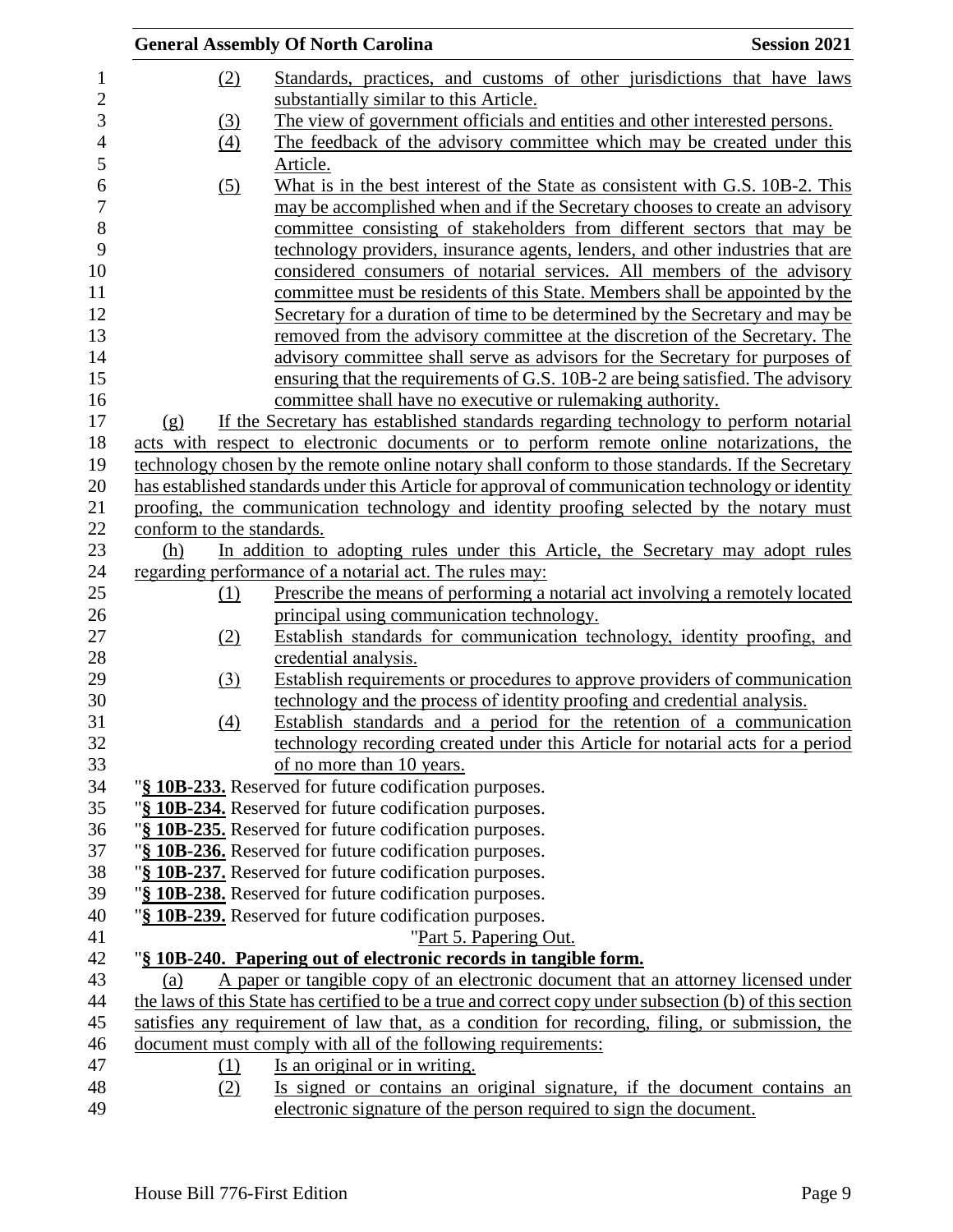|                          | <b>General Assembly Of North Carolina</b>                                                           | <b>Session 2021</b> |
|--------------------------|-----------------------------------------------------------------------------------------------------|---------------------|
| (3)                      | Is notarized, acknowledged, verified, witnessed, or made under oath, if the                         |                     |
|                          | document contains an electronic signature of the person authorized to perform                       |                     |
|                          | that act, and all other information required to be included.                                        |                     |
| (b)                      | An attorney licensed under the laws of this State may certify that a paper or tangible              |                     |
|                          | copy of an electronic document is a true and correct copy of the electronic document provided       |                     |
|                          | that the attorney has reasonably confirmed that the electronic document is in a tamper-evident      |                     |
| format and the attorney: |                                                                                                     |                     |
| (1)                      | Detected no changes or errors in any electronic signature or other information                      |                     |
|                          | in the electronic document.                                                                         |                     |
| (2)                      | Personally printed or supervised the printing of the electronic document onto                       |                     |
|                          | paper or other tangible medium.                                                                     |                     |
| (3)                      | Has not made any changes or modifications to the electronic document or to                          |                     |
|                          | the paper or tangible copy thereof other than the certification described in this                   |                     |
|                          | subsection.                                                                                         |                     |
| (c)                      | A State or local official charged with recording, filing, or submitting documents who               |                     |
|                          | does not have an electronic recording system, if the electronic recording system is not operational |                     |
|                          | at any time, or if the electronic recording system does not accept the type of document being       |                     |
|                          | submitted, shall record a paper or tangible copy of a document that is otherwise entitled to be     |                     |
|                          | recorded under the laws of this State, provided that the paper or tangible copy has been            |                     |
|                          | certified by an attorney who prepared the electronic document or has access to the original         |                     |
|                          | electronic document to be a true and correct copy of an electronic document under subsection (b)    |                     |
|                          | of this section as evidenced by a certification. The certification shall comply with all of the     |                     |
| following requirements:  |                                                                                                     |                     |
| (1)                      | Is signed and dated by the attorney.                                                                |                     |
| (2)                      | Identifies the jurisdiction in which the certification is performed.                                |                     |
| (3)                      | Indicates the capacity in which the attorney is issuing the certification.                          |                     |
| (d)                      | The following form of certification is sufficient for the purposes of this section, if              |                     |
|                          | completed with the information required by subsection (c) of this section:                          |                     |
| State of                 |                                                                                                     |                     |
| County of                |                                                                                                     |                     |
|                          | I certify that the foregoing and annexed document [entitled]                                        | <b>I</b> dated      |
|                          | [[and] containing [_] pages is a true and correct copy of an electronic document                    |                     |
|                          | printed by me or under my supervision. I further certify that, at the time of printing, no security |                     |
|                          | features present on the electronic document indicated any changes or errors in an electronic        |                     |
|                          | signature or other information in the electronic document since its creation or execution.          |                     |
|                          |                                                                                                     |                     |
| Signature of Attorney    |                                                                                                     |                     |
|                          | North Carolina State Bar Number                                                                     |                     |
|                          | Notarial Certificate as required by law                                                             |                     |
| (e)                      | If a certification is completed in the manner required by subsection (d) of this section            |                     |
|                          | and is attached to or made a part of a paper or tangible document, the certification is prima facie |                     |
|                          | evidence that the requirements of subsection (b) of this section have been satisfied with respect   |                     |
| to the document.         |                                                                                                     |                     |
| (f)                      | This section does not apply to a plat, map, or survey of real property if under another             |                     |
| law of this State:       |                                                                                                     |                     |
| (1)                      | There are requirements of format or medium for the execution, creation, or                          |                     |
|                          | recording of such plat, map, or survey beyond the requirements applicable to                        |                     |
|                          | a deed to real property; or                                                                         |                     |
| (2)                      | The plat, map, or survey must be recorded in a different location than a deed                       |                     |
|                          | to real property.                                                                                   |                     |